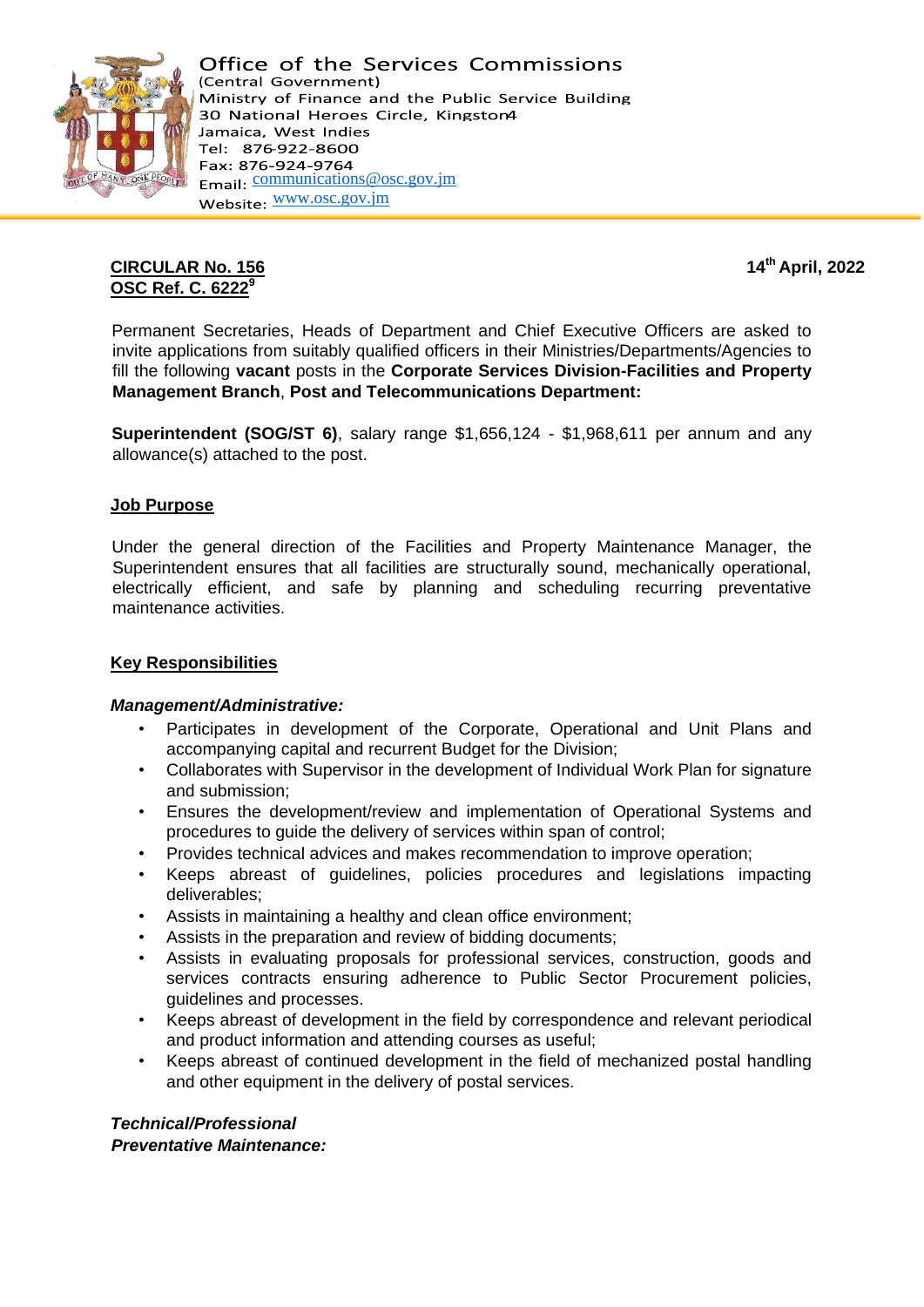- Develops the schedules for the maintenance and upgrade of buildings, grounds, furniture, utilities, elevators, machinery, equipment and signage for the Offices;
- Co-ordinates the implementation of various maintenance activities and programmes including energy and water conservation/efficiency initiatives;
- Monitors the preventative maintenance programme by providing a reliable and authoritative information, work orders, and reports;
- Plans and implements fault reporting procedures for equipment and systems;
- Inspects the Department's facilities to determine replacement and/or maintenance activities;
- Develops inspection schedules and conducts site visit to ensure adherence to all procedures and work completion;
- Determines in collaboration with Senior Building Repairs and Maintenance Officers, detailed maintenance requirements for all equipment and services required in the Post Offices assigned;
- Develops a method statement for the activity including Risk Assessment and Job Safety Environmental Analysis and Inspection Test Plan and Checklist based on specifications of the project;
- Responds to emergency maintenance and repairs and other calls within the Heads Office and from Branch Managers and takes action where necessary/appropriate;
- Plans and implements major and minor modifications and upgrade where necessary to enhance the maximum utility of mechanized postal operations.
- Collaborates with Government Departments to manage building codes, fire safety, elevator safety and compliance.

### *Manage of Tools/Equipment/Parts:*

- Develops in collaborations with Stores suitable information system for stock and inventory control of material equipment and tools in the stores.
- Ensures the establishment and maintenance of contact with suppliers of relevant instruments/tools and equipment spares;
- Assists with the allocation of limited funds for purchase of equipment spares with usages taking into account the relative importance of each component of the plant and other technical services;
- Ensures the proper lay out and operation of the workshop and the availability of tools (special and common) and special instruments:
- Authorizes the issue of equipment spares, tools instruments, lighting fixtures and materials from the stores and ensures that they are used for the correct purpose;
- Computes and recommends overtime work done by staff for payment.

### *Quality Assurance:*

- Manages all work methods and maintains knowledge on all quality assurance standards and monitors continuous application for all quality assurance processes and recommends corrective actions for all processes;
- Ensures the maintenance of optimal quality services/job performed and prepares monthly reports to evaluate performance;
- Ensures compliance to all Quality Manuals and Procedures and collaborates with maintenance team, contractors and suppliers to maintain the quality of all systems;
- Ensures the maintenance of accurate records of work performed, prepares and submits correspondences to relevant stakeholders in a timely and professional manner;
- Prepares and submits Monthly Progress Reports including status of systems determined from the analysis of daily reports of work carried out;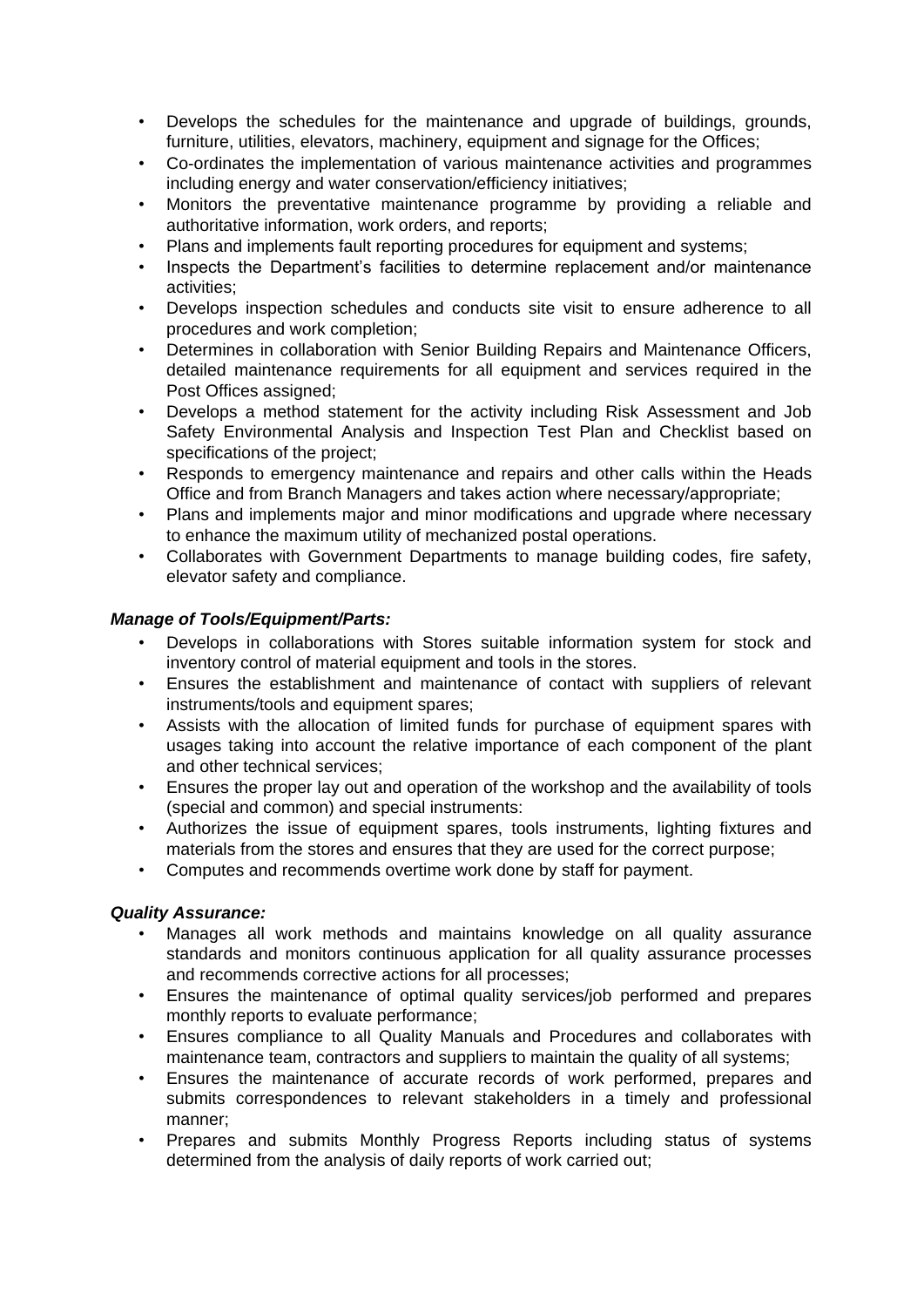• Assists in overseeing the work of contractors to ensure that projects are completed to required standards in accordance with timelines and budgetary allocations and other contracts requirements/stipulations.

# *Occupational Health and Safety (OHS)*:

- Assists in ensuring compliance to OHS policy, procedures and risk assessments;
- Assists in development and management of Department's safety programmes including assessing training needs and implementing safety practices and procedures;
- Assists in monitoring Fire Alarm detection and suppression systems and Fire Risk Assessments; ensuring action is taken to mitigate risks and all corrective and preventative action of issues arising;
- Keeps proactively up-to-date with all legislation ensuring compliance to all standards and laws.
- Provides draft Disaster Evacuation Plans aligned with Fire and Building Codes;
- Performs any other related duties assigned by Supervisor.

# **Required Knowledge, Skills and Competencies**

- Knowledge of preventive maintenance method, principles and practices.
- Knowledge of building codes and standard practices.
- Knowledge of laws governing building contracts and contracting.
- Knowledge of the tools, equipment and supplies used in providing building maintenance services.
- Knowledge of mechanical and electrical concepts, principles and systems;
- Knowledge of disaster preparedness methods, principles and requirements;
- Project Management;
- Ability to read and interpret plans and specifications for quantity survey purposes and for comparison with the progress of works;
- Ability of analyze, diagnose, troubleshoot and provide practical solutions**.**
- Sound planning and organizing skills
- Good interpersonal skills
- Sound problem-solving and decision-making skills
- Excellent leadership skill

# **Minimum Required Qualification and Experience**

• Bachelor of Science Degree in Estate/Property or Construction Management,

Electrical/Mechanical Engineering or related field;

- Certificate in Supervisory Management;
- At least 6 years of experience on the job training in the construction or other related field, with two (2) years at the managerial/supervisory level.

### **OR**

• Any other equivalent combination of qualification and experience.

# **Special Conditions Associated with the Job**

• Works indoors and outdoors;